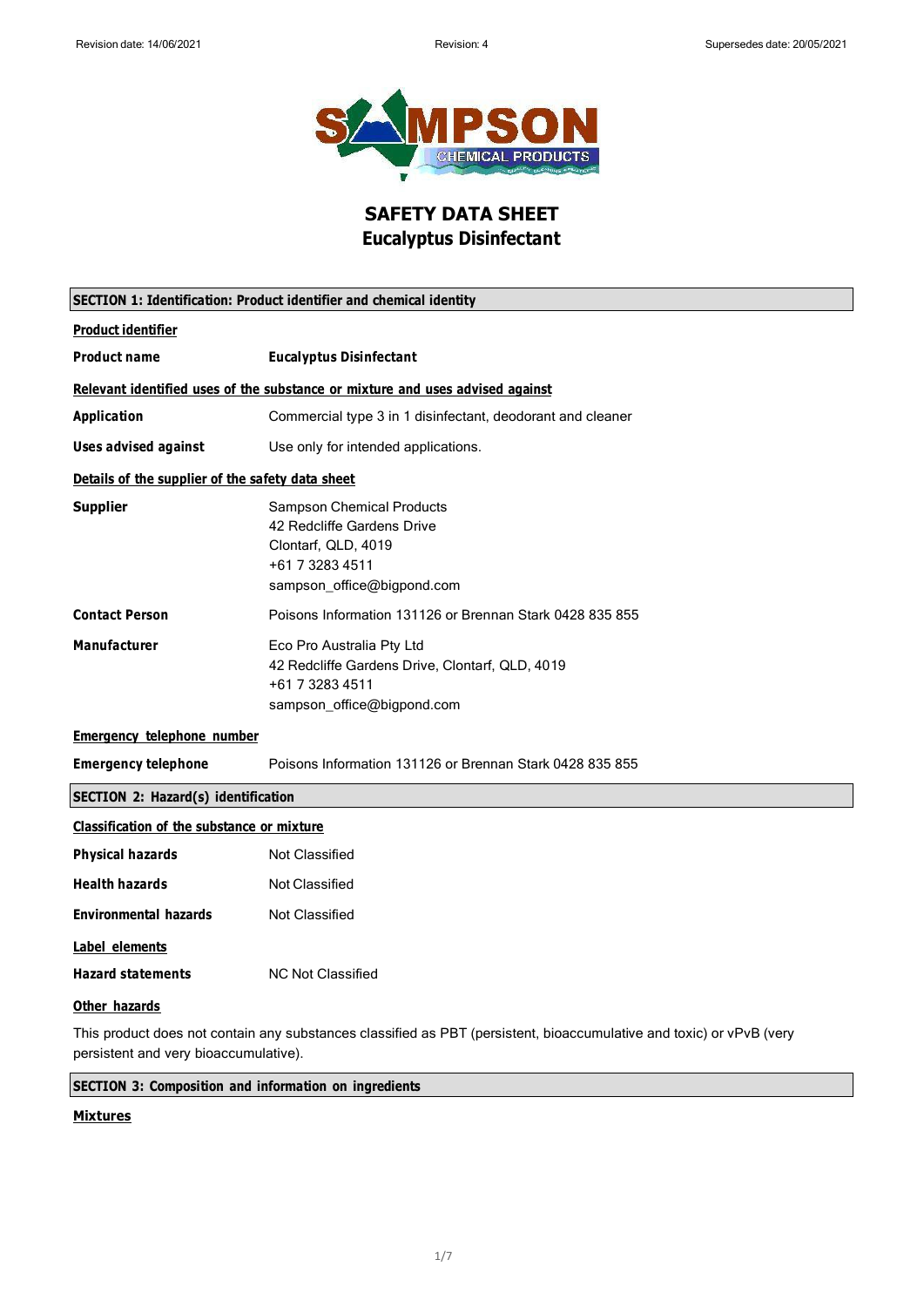| <b>Eucalyptus Oil</b>                                                                                                                                |                                                                                                                                                                                                                                                                                                                 | $1\%$ |
|------------------------------------------------------------------------------------------------------------------------------------------------------|-----------------------------------------------------------------------------------------------------------------------------------------------------------------------------------------------------------------------------------------------------------------------------------------------------------------|-------|
| CAS number: 8000-48-4                                                                                                                                |                                                                                                                                                                                                                                                                                                                 |       |
| <b>Classification</b><br>Flam. Liq. 3 - H226<br>Skin Irrit. 2 - H315<br><b>Skin Sens. 1 - H317</b><br>Asp. Tox. 1 - H304<br>Aquatic Chronic 2 - H411 |                                                                                                                                                                                                                                                                                                                 |       |
|                                                                                                                                                      | The full text for all hazard statements is displayed in Section 16.                                                                                                                                                                                                                                             |       |
| <b>SECTION 4: First aid measures</b>                                                                                                                 |                                                                                                                                                                                                                                                                                                                 |       |
| <b>Description of first aid measures</b>                                                                                                             |                                                                                                                                                                                                                                                                                                                 |       |
| <b>General information</b>                                                                                                                           | If in doubt, get medical attention promptly. Show this Safety Data Sheet to the medical<br>personnel.                                                                                                                                                                                                           |       |
| <b>Inhalation</b>                                                                                                                                    | No specific recommendations. If throat irritation or coughing persists, proceed as follows.<br>Move affected person to fresh air and keep warm and at rest in a position comfortable for<br>breathing. Loosen tight clothing such as collar, tie or belt. Get medical attention if any<br>discomfort continues. |       |
| <b>Ingestion</b>                                                                                                                                     | No specific recommendations. If throat irritation or coughing persists, proceed as follows.<br>Rinse mouth. Get medical attention if any discomfort continues.                                                                                                                                                  |       |
| <b>Skin Contact</b>                                                                                                                                  | No specific recommendations. Rinse with water. Get medical attention if any discomfort<br>continues.                                                                                                                                                                                                            |       |
| Eye contact                                                                                                                                          | Rinse with water. Get medical attention if any discomfort continues.                                                                                                                                                                                                                                            |       |
| <b>Protection of first aiders</b>                                                                                                                    | Use protective equipment appropriate for surrounding materials.                                                                                                                                                                                                                                                 |       |
|                                                                                                                                                      | Most important symptoms and effects, both acute and delayed                                                                                                                                                                                                                                                     |       |
| <b>General information</b>                                                                                                                           | The severity of the symptoms described will vary dependent on the concentration and the<br>length of exposure.                                                                                                                                                                                                  |       |
| <b>Inhalation</b>                                                                                                                                    | No specific symptoms known. Spray/mists may cause respiratory tract irritation.                                                                                                                                                                                                                                 |       |
| Ingestion                                                                                                                                            | No specific symptoms known. May cause discomfort if swallowed.                                                                                                                                                                                                                                                  |       |
| Skin contact                                                                                                                                         | No specific symptoms known. May cause discomfort.                                                                                                                                                                                                                                                               |       |
| Eye contact                                                                                                                                          | No specific symptoms known. May be slightly irritating to eyes.                                                                                                                                                                                                                                                 |       |
|                                                                                                                                                      | Indication of any immediate medical attention and special treatment needed                                                                                                                                                                                                                                      |       |
| Notes for the doctor                                                                                                                                 | Treat symptomatically.                                                                                                                                                                                                                                                                                          |       |
| <b>Specific treatments</b>                                                                                                                           | No special treatment required.                                                                                                                                                                                                                                                                                  |       |
| <b>SECTION 5: Firefighting measures</b>                                                                                                              |                                                                                                                                                                                                                                                                                                                 |       |
| <b>Extinguishing media</b>                                                                                                                           |                                                                                                                                                                                                                                                                                                                 |       |
| Suitable extinguishing media                                                                                                                         | The product is not flammable. Extinguish with alcohol-resistant foam, carbon dioxide, dry<br>powder or water fog. Use fire-extinguishing media suitable for the surrounding fire.                                                                                                                               |       |
| <b>Unsuitable extinguishing</b><br>media                                                                                                             | Do not use water jet as an extinguisher, as this will spread the fire.                                                                                                                                                                                                                                          |       |
| Special hazards arising from the substance or mixture                                                                                                |                                                                                                                                                                                                                                                                                                                 |       |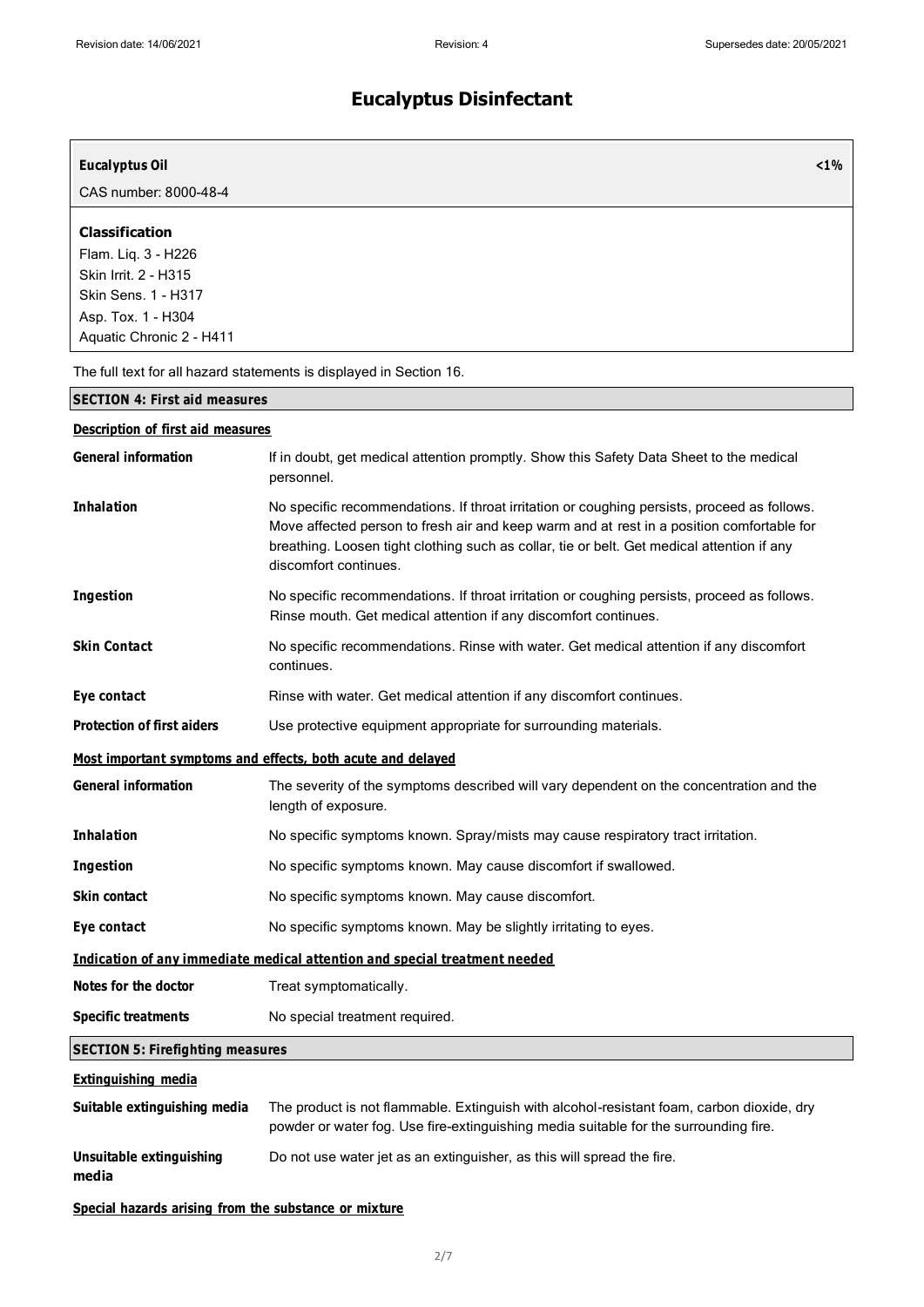| <b>Specific hazards</b>                                      | Containers can burst violently or explode when heated, due to excessive pressure build-up.                                                                                                                                                                                                                                                                                             |
|--------------------------------------------------------------|----------------------------------------------------------------------------------------------------------------------------------------------------------------------------------------------------------------------------------------------------------------------------------------------------------------------------------------------------------------------------------------|
| <b>Hazardous combustion</b><br>products                      | Thermal decomposition or combustion products may include the following substances:<br>Harmful gases or vapours.                                                                                                                                                                                                                                                                        |
| <b>Advice for firefighters</b>                               |                                                                                                                                                                                                                                                                                                                                                                                        |
| <b>Protective actions during</b><br>firefighting             | Avoid breathing fire gases or vapours. Evacuate area. Cool containers exposed to heat with<br>water spray and remove them from the fire area if it can be done without risk. Cool containers<br>exposed to flames with water until well after the fire is out. If a leak or spill has not ignited, use<br>water spray to disperse vapours and protect men stopping the leak.           |
| Special protective equipment<br>for firefighters             | Wear positive-pressure self-contained breathing apparatus (SCBA) and appropriate protective<br>clothing. Firefighter's clothing conforming to Australia/New Zealand Standards AS/NZS 4967<br>(for clothing) AS/NZS 1801 (for helmets), AS/NZS 4821 (for protective boots), AS/NZS 1801<br>(for protective gloves) will provide a basic level of protection for chemical incidents.     |
| <b>SECTION 6: Accidental release measures</b>                |                                                                                                                                                                                                                                                                                                                                                                                        |
|                                                              | Personal precautions, protective equipment and emergency procedures                                                                                                                                                                                                                                                                                                                    |
| <b>Personal precautions</b>                                  | No specific recommendations. For personal protection, see Section 8.                                                                                                                                                                                                                                                                                                                   |
| <b>Environmental precautions</b>                             |                                                                                                                                                                                                                                                                                                                                                                                        |
| <b>Environmental precautions</b>                             | Avoid discharge to the aquatic environment.                                                                                                                                                                                                                                                                                                                                            |
| Methods and material for containment and cleaning up         |                                                                                                                                                                                                                                                                                                                                                                                        |
| Methods for cleaning up                                      | Reuse or recycle products wherever possible. Absorb spillage to prevent material damage.<br>Flush contaminated area with plenty of water. Wash thoroughly after dealing with a spillage.<br>Dispose of contents/container in accordance with national regulations.                                                                                                                     |
|                                                              |                                                                                                                                                                                                                                                                                                                                                                                        |
| Reference to other sections                                  |                                                                                                                                                                                                                                                                                                                                                                                        |
| <b>Reference to other sections</b>                           | For personal protection, see Section 8.                                                                                                                                                                                                                                                                                                                                                |
|                                                              | SECTION 7: Handling and storage, including how the chemical may be safely used                                                                                                                                                                                                                                                                                                         |
| <b>Precautions for safe handling</b>                         |                                                                                                                                                                                                                                                                                                                                                                                        |
| <b>Usage precautions</b>                                     | Read and follow manufacturer's recommendations. Wear protective clothing as described in<br>Section 8 of this safety data sheet. Keep away from food, drink and animal feeding stuffs.<br>Handle all packages and containers carefully to minimise spills. Keep container tightly sealed<br>when not in use. Avoid the formation of mists. Avoid discharge to the aquatic environment. |
| Advice on general<br>occupational hygiene                    | Wash promptly if skin becomes contaminated. Take off contaminated clothing and wash<br>before reuse. Wash contaminated clothing before reuse.                                                                                                                                                                                                                                          |
| Conditions for safe storage, including any incompatibilities |                                                                                                                                                                                                                                                                                                                                                                                        |
| <b>Storage precautions</b>                                   | Store away from foodstuff containers. Store in a cool, dry, well-ventilated place and out of<br>direct sunlight. Inspect regularly for deficiencies such as damage or leaks.                                                                                                                                                                                                           |
| Storage class                                                | Unspecified storage.                                                                                                                                                                                                                                                                                                                                                                   |
| Specific end use(s)                                          |                                                                                                                                                                                                                                                                                                                                                                                        |
| Specific end use(s)                                          | The identified uses for this product are detailed in Section 1.                                                                                                                                                                                                                                                                                                                        |
| <b>SECTION 8: Exposure controls and personal protection</b>  |                                                                                                                                                                                                                                                                                                                                                                                        |
| <b>Exposure controls</b>                                     |                                                                                                                                                                                                                                                                                                                                                                                        |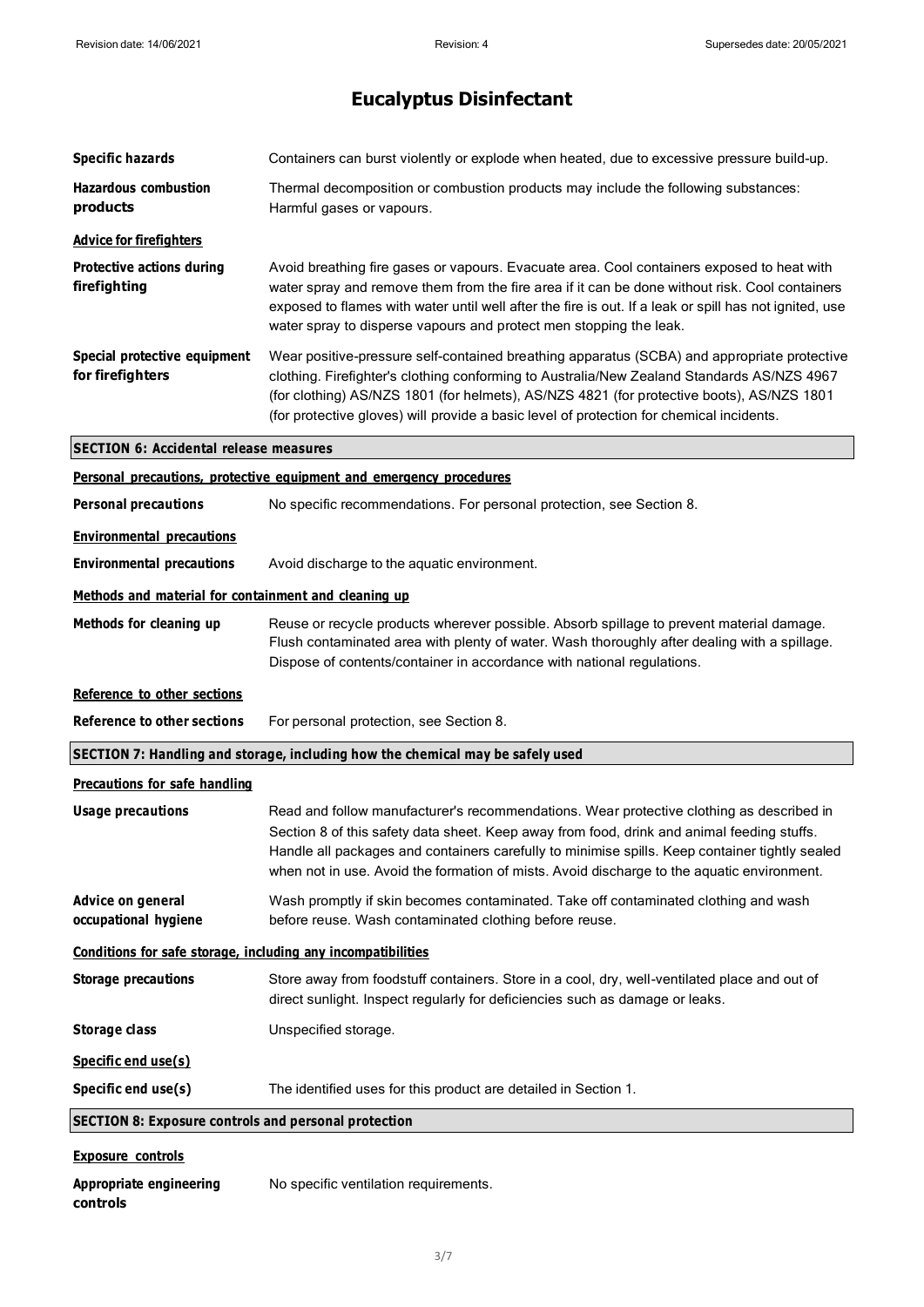| Eye/face protection                                   | No specific eye protection required during normal use. Large Spillages: Eyewear complying<br>with an approved standard should be worn if a risk assessment indicates eye contact is<br>possible. |
|-------------------------------------------------------|--------------------------------------------------------------------------------------------------------------------------------------------------------------------------------------------------|
| Hand protection                                       | No specific hand protection recommended. Large Spillages: Wear protective gloves.                                                                                                                |
| <b>Hygiene measures</b>                               | Wash hands thoroughly after handling. Wash at the end of each work shift and before eating,<br>smoking and using the toilet. Do not eat, drink or smoke when using this product.                 |
| <b>Respiratory protection</b>                         | No specific recommendations. Provide adequate ventilation. Large Spillages: If ventilation is<br>inadequate, suitable respiratory protection must be worn.                                       |
| <b>Environmental exposure</b><br>controls             | Not regarded as dangerous for the environment.                                                                                                                                                   |
| <b>SECTION 9: Physical and chemical properties</b>    |                                                                                                                                                                                                  |
| Information on basic physical and chemical properties |                                                                                                                                                                                                  |
| <b>Appearance</b>                                     | Coloured liquid.                                                                                                                                                                                 |
| <b>Colour</b>                                         | Red.                                                                                                                                                                                             |
| pH                                                    | $7.0 - 8.5$                                                                                                                                                                                      |
| <b>Specific Gravity</b>                               | 1.0                                                                                                                                                                                              |
| Solubility(ies)                                       | Soluble in water.                                                                                                                                                                                |

#### **SECTION 10: Stability and reactivity**

| <b>Reactivity</b>                                             | There are no known reactivity hazards associated with this product.                                                                                                     |
|---------------------------------------------------------------|-------------------------------------------------------------------------------------------------------------------------------------------------------------------------|
| <b>Stability</b>                                              | Stable at normal ambient temperatures and when used as recommended. Stable under the<br>prescribed storage conditions.                                                  |
| <b>Possibility of hazardous</b><br>reactions                  | No potentially hazardous reactions known.                                                                                                                               |
| <b>Conditions to avoid</b>                                    | Avoid heat, flames and other sources of ignition.                                                                                                                       |
| <b>Materials to avoid</b>                                     | Acids.                                                                                                                                                                  |
| <b>Hazardous decomposition</b><br>products                    | Does not decompose when used and stored as recommended. Thermal decomposition or<br>combustion products may include the following substances: Harmful gases or vapours. |
|                                                               |                                                                                                                                                                         |
| <b>SECTION 11: Toxicological information</b>                  |                                                                                                                                                                         |
| <b>Information on toxicological effects</b>                   |                                                                                                                                                                         |
| <b>Toxicological effects</b>                                  | Not regarded as a health hazard under current legislation.                                                                                                              |
| Acute toxicity - oral<br>Notes (oral LD <sub>50</sub> )       | Based on available data the classification criteria are not met.                                                                                                        |
| <b>Acute toxicity - dermal</b><br>Notes (dermal LDso)         | Based on available data the classification criteria are not met.                                                                                                        |
| <b>Acute toxicity - inhalation</b><br>Notes (inhalation LCso) | Based on available data the classification criteria are not met.                                                                                                        |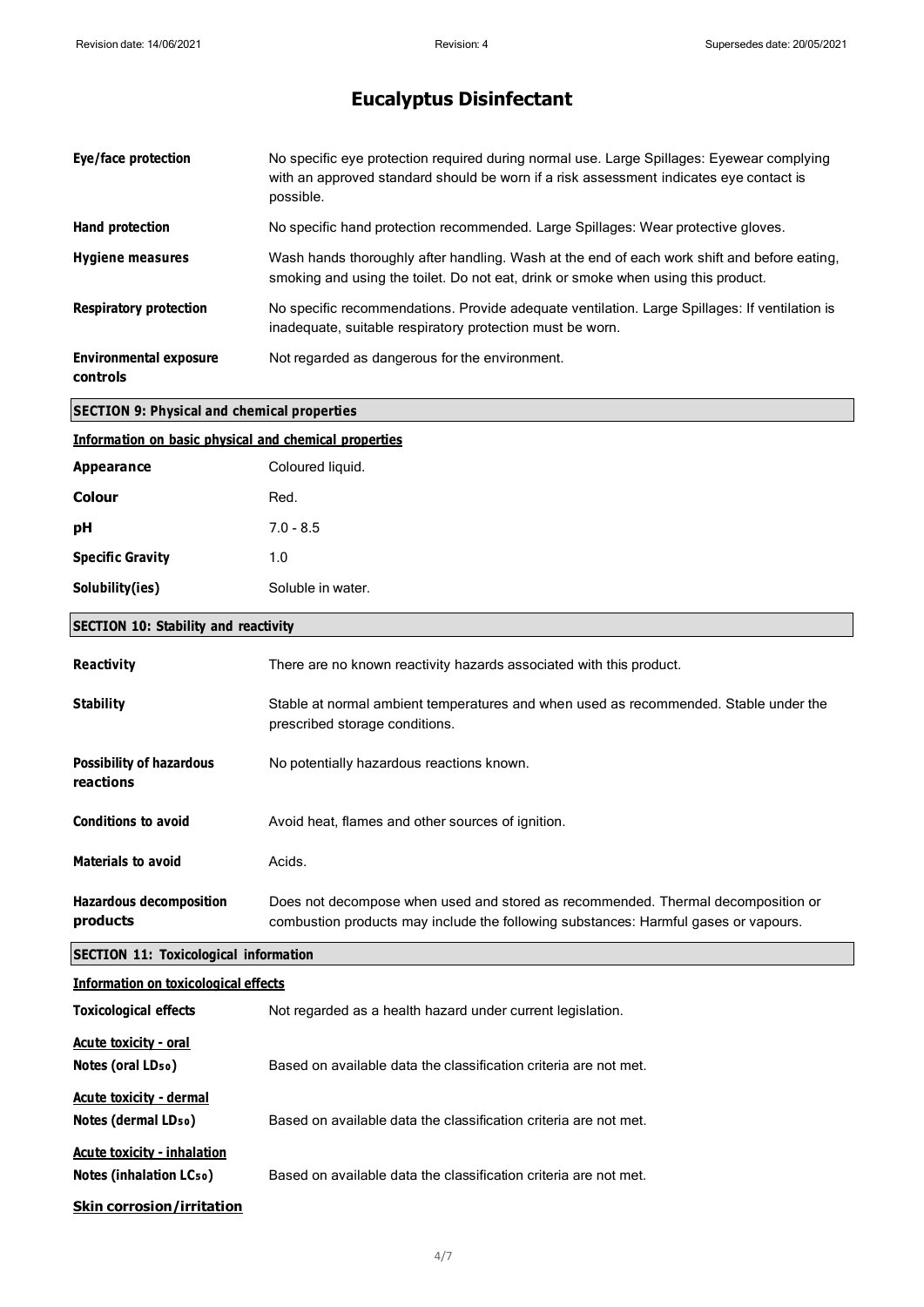| Animal data                                                                                                                        | Based on available data the classification criteria are not met.                                                                                 |
|------------------------------------------------------------------------------------------------------------------------------------|--------------------------------------------------------------------------------------------------------------------------------------------------|
| Serious eye damage/irritation<br>Serious eye damage/irritation Based on available data the classification criteria are not met.    |                                                                                                                                                  |
| <b>Respiratory sensitisation</b><br><b>Respiratory sensitisation</b>                                                               | Based on available data the classification criteria are not met.                                                                                 |
| <b>Skin sensitisation</b><br><b>Skin sensitisation</b>                                                                             | Based on available data the classification criteria are not met.                                                                                 |
| Germ cell mutagenicity<br>Genotoxicity - in vitro                                                                                  | Based on available data the classification criteria are not met.                                                                                 |
| <b>Carcinogenicity</b><br>Carcinogenicity                                                                                          | Based on available data the classification criteria are not met.                                                                                 |
| <b>IARC</b> carcinogenicity                                                                                                        | None of the ingredients are listed or exempt.                                                                                                    |
| <b>Reproductive toxicity</b><br>Reproductive toxicity - fertility Based on available data the classification criteria are not met. |                                                                                                                                                  |
| <b>Reproductive toxicity -</b><br>development                                                                                      | Based on available data the classification criteria are not met.                                                                                 |
| Specific target organ toxicity - single exposure<br><b>STOT - single exposure</b>                                                  | Not classified as a specific target organ toxicant after a single exposure.                                                                      |
| Specific target organ toxicity - repeated exposure                                                                                 |                                                                                                                                                  |
| <b>STOT - repeated exposure</b>                                                                                                    | Not classified as a specific target organ toxicant after repeated exposure.                                                                      |
| <b>Aspiration hazard</b><br><b>Aspiration hazard</b>                                                                               | Based on available data the classification criteria are not met.                                                                                 |
| <b>General information</b>                                                                                                         | No specific health hazards known. The severity of the symptoms described will vary<br>dependent on the concentration and the length of exposure. |
| <b>Inhalation</b>                                                                                                                  | No specific symptoms known. Spray/mists may cause respiratory tract irritation.                                                                  |
| Ingestion                                                                                                                          | No specific symptoms known. May cause discomfort if swallowed.                                                                                   |
| <b>Skin Contact</b>                                                                                                                | No specific symptoms known. May cause discomfort.                                                                                                |
| <b>Eye contact</b>                                                                                                                 | No specific symptoms known. May be slightly irritating to eyes.                                                                                  |
| Route of exposure                                                                                                                  | Ingestion Inhalation Skin and/or eye contact                                                                                                     |
| <b>Target Organs</b>                                                                                                               | No specific target organs known.                                                                                                                 |
| <b>SECTION 12: Ecological information</b>                                                                                          |                                                                                                                                                  |
| <b>Ecotoxicity</b>                                                                                                                 | Not regarded as dangerous for the environment. However, large or frequent spills may have<br>hazardous effects on the environment.               |
| <b>Toxicity</b>                                                                                                                    | Based on available data the classification criteria are not met.                                                                                 |
| <b>Persistence and degradability</b>                                                                                               |                                                                                                                                                  |
|                                                                                                                                    |                                                                                                                                                  |

**Persistence and degradability** The degradability of the product is not known.

#### **Bioaccumulative potential**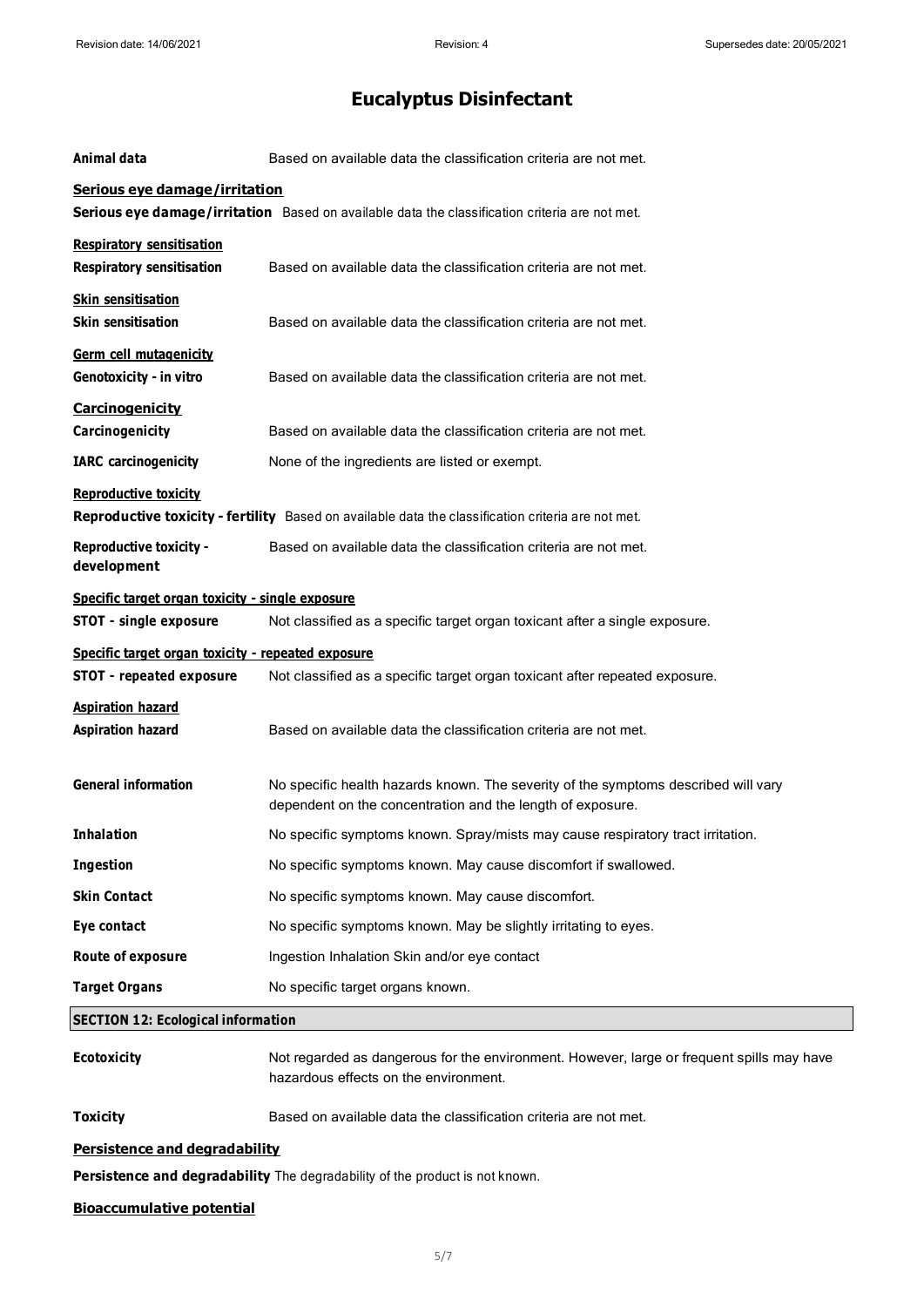| <b>Bioaccumulative Potential</b>                                               | No data available on bioaccumulation.                                                                                                                                                                                                                                                                                                                                                                |
|--------------------------------------------------------------------------------|------------------------------------------------------------------------------------------------------------------------------------------------------------------------------------------------------------------------------------------------------------------------------------------------------------------------------------------------------------------------------------------------------|
| <b>Mobility in soil</b>                                                        |                                                                                                                                                                                                                                                                                                                                                                                                      |
| <b>Mobility</b>                                                                | No data available.                                                                                                                                                                                                                                                                                                                                                                                   |
| Other adverse effects                                                          |                                                                                                                                                                                                                                                                                                                                                                                                      |
| Other adverse effects                                                          | None known.                                                                                                                                                                                                                                                                                                                                                                                          |
| <b>SECTION 13: Disposal considerations</b>                                     |                                                                                                                                                                                                                                                                                                                                                                                                      |
| Waste treatment methods                                                        |                                                                                                                                                                                                                                                                                                                                                                                                      |
| <b>General information</b>                                                     | The generation of waste should be minimised or avoided wherever possible. Reuse or recycle<br>products wherever possible. This material and its container must be disposed of in a safe<br>way.                                                                                                                                                                                                      |
| Disposal methods                                                               | Dispose of surplus products and those that cannot be recycled via a licensed waste disposal<br>contractor. Waste packaging should be collected for reuse or recycling. Incineration or landfill<br>should only be considered when recycling is not feasible. Waste should not be disposed of<br>untreated to the sewer unless fully compliant with the requirements of the local water<br>authority. |
| <b>SECTION 14: Transport information</b>                                       |                                                                                                                                                                                                                                                                                                                                                                                                      |
| General                                                                        | The product is not covered by international regulations on the transport of dangerous goods<br>(IMDG, IATA, ADG).                                                                                                                                                                                                                                                                                    |
| <b>UN number</b>                                                               |                                                                                                                                                                                                                                                                                                                                                                                                      |
| Not applicable.                                                                |                                                                                                                                                                                                                                                                                                                                                                                                      |
| <b>UN proper shipping name</b>                                                 |                                                                                                                                                                                                                                                                                                                                                                                                      |
| Not applicable.                                                                |                                                                                                                                                                                                                                                                                                                                                                                                      |
| Transport hazard class(es)                                                     |                                                                                                                                                                                                                                                                                                                                                                                                      |
| No transport warning sign required.                                            |                                                                                                                                                                                                                                                                                                                                                                                                      |
| <b>Packing group</b>                                                           |                                                                                                                                                                                                                                                                                                                                                                                                      |
| Not applicable.                                                                |                                                                                                                                                                                                                                                                                                                                                                                                      |
| <b>Environmental hazards</b>                                                   |                                                                                                                                                                                                                                                                                                                                                                                                      |
| Environmentally hazardous substance/marine pollutant<br>No.                    |                                                                                                                                                                                                                                                                                                                                                                                                      |
| <b>Special precautions for user</b>                                            |                                                                                                                                                                                                                                                                                                                                                                                                      |
| Not applicable.                                                                |                                                                                                                                                                                                                                                                                                                                                                                                      |
| Transport in bulk according to<br>Annex II of MARPOL 73/78<br>and the IBC Code | Not applicable.                                                                                                                                                                                                                                                                                                                                                                                      |
| <b>SECTION 15: Regulatory information</b>                                      |                                                                                                                                                                                                                                                                                                                                                                                                      |
| <b>Inventories</b>                                                             |                                                                                                                                                                                                                                                                                                                                                                                                      |

#### **Australia - AICS**

None of the ingredients are listed or exempt.